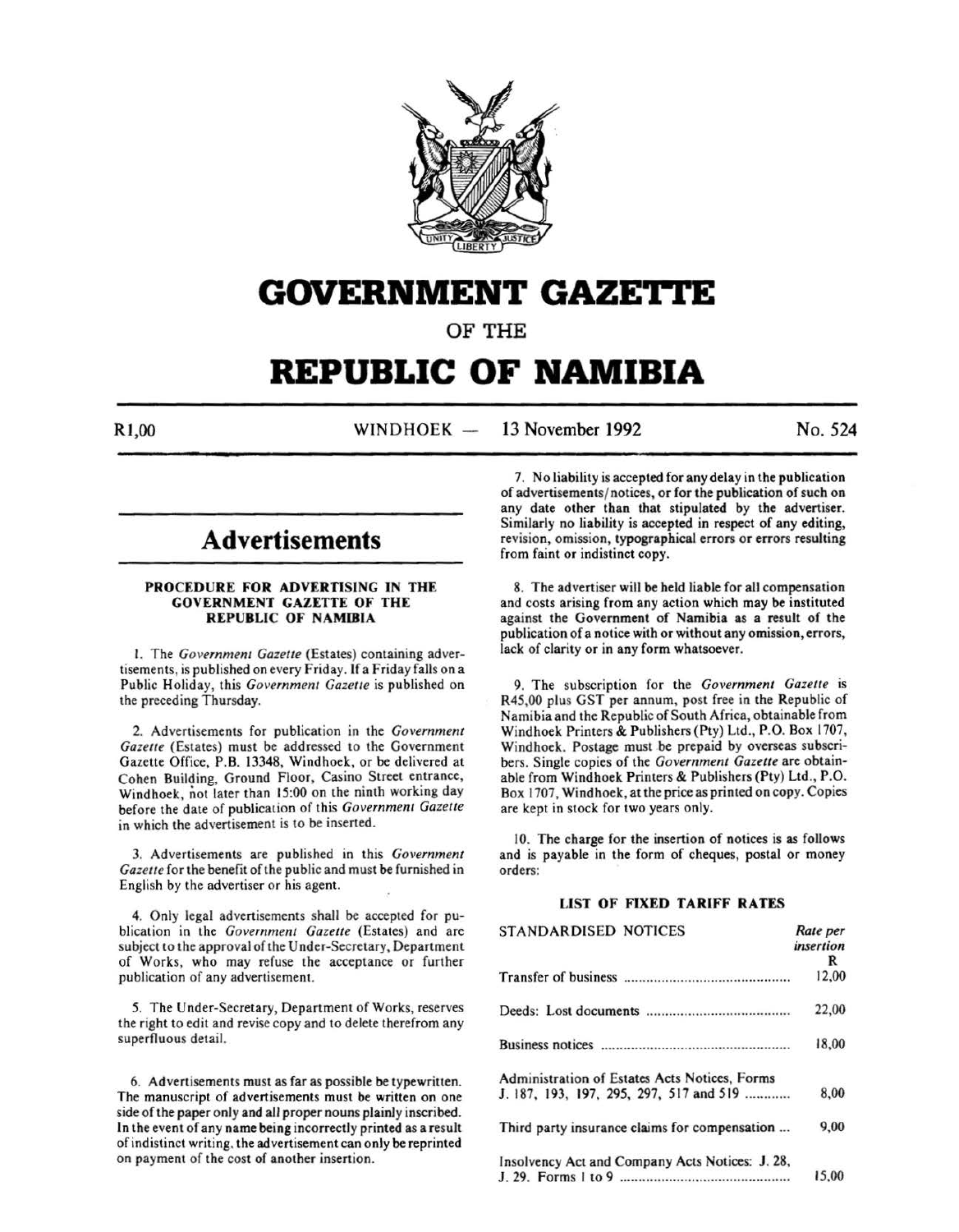| $J.B.$ - Forms 2 and 6 - additional statements<br>according to word count table, added to the basic<br>traffic. |        |
|-----------------------------------------------------------------------------------------------------------------|--------|
| Change of name (two insertions)                                                                                 | 108.00 |
| Naturalisation notices (including a reprint for the                                                             | 8.00   |
| Unclaimed moneys — only in the Government                                                                       |        |

| Gazette, closing date 15 January (per entry of |       |
|------------------------------------------------|-------|
|                                                | 18.00 |

Lost life insurance policies .................................. 8,00

#### NON-STANDARDISED NOTICES

| Company notices: |  |
|------------------|--|
|                  |  |

| Short notices: Meetings, resolutions, offers of<br>compromise, conversions of companies, voluntary<br>windings-up, et.: closing of members' registers<br>for transfer and/or declarations of dividends |        |
|--------------------------------------------------------------------------------------------------------------------------------------------------------------------------------------------------------|--------|
| Declaration of dividends with profit statements,                                                                                                                                                       | 90.00  |
| Long notices: Transfers, changes in respect of<br>shares or capital, redemptions, resolutions, volun-                                                                                                  | 120.00 |

|                                            | 40.00 |
|--------------------------------------------|-------|
| Liquidators' and other appointees' notices | 25.00 |
| SALES IN EXECUTION AND OTHER PUBLIC SALES: |       |
|                                            | 65.00 |
| Public auctions, sales and tenders:        |       |
|                                            | 22.00 |
|                                            | 54.00 |
|                                            | 82.00 |
| ARACRE AE THE CAURT.                       |       |

### ORDERS OF THE COURT:

| Provisional and final liquidations or sequestra-  |        |
|---------------------------------------------------|--------|
|                                                   | 50.00  |
| Reduction or change in capital mergers, offers of |        |
|                                                   | 120.00 |
| Judical managements, curator bonis and similar    |        |
|                                                   | 120,00 |
|                                                   | 15.00  |
| Supersession and discharge of petitions (J. 158)  | 15,00  |

II. The charge for the insertion of advertisements other than the notices mentioned in paragraph 10 is at the rate of R3,00 per em double column. (Fractions of a em must be calculated as a em).

12. No advertisements shall be inserted unless the charge is prepaid. Cheques, drafts, postal or money orders must be made payable to the Under-Secretary, Department of Works, Private Bag 13348, Windhoek.

#### FORM J 187

#### LIQUIDATION AND DISTRIBUTION ACCOUNTS IN DECEASED ESTATES LYING FOR INSPECTION

In terms of section 35(5) of Act 66 of 1965, notice is hereby given that copies of the liquidation and distribution accounts (first and final, *unless otherwise stated)* in the estates specified below will be open for the inspection of all persons interested therein for a period of 21 days (or shorter or longer *if specially stated)* from the date specified or from the date of publication hereof, whichever may be the later, and at the offices of the Master and Magistrates as stated.

Should no objection thereto be lodged with the Master concerned during the specified period, the executors will proceed to make payments in accordance with the accounts.

S1719l DE BRUYN Dennis, 640806 08 0061 8, 51 Jasper Street, Academia, Windhoek. First & Final. Windhoek, Windhoek. T..l.A. Saunderson, P.O. Box 24304, Windhoek.

341/92 SCHIERI Franz Lartz, 251208 01 0004 1, Swakopmund. Brunhilde Flfriede Schieri (born Wachsmuth), 350912 01 0012 3. Swakopmund, Windhoek. Standard Bank Namibia Ltd., (Registered Bank), Trustee Branch, P.O. Box 2164. Windhoek.

209/91 VANWYK Petrus Jacobus Boltman, 210412 SO 2100 4, Gochas. Maria Hendrika van Wyk (born Liebenberg). Amended. Mariental, Windhoek. Standard Bank Namibia Ltd., (Registered Bank), Trustee Branch, P.O. Box 2164, Windhoek.

28S/92 VISAGIE Cornelius, 37122S 08 0033 I. Erf 173, Blok D, Rehoboth. Anna Magdalena Visagie (born Strauss), 44080S 08 0020 4. Rehoboth, Windhoek. Mr. K. Nieft, *cj* o Keller & Neuhaus Trust *Co.* (Pty) Ltd., P.O. Box 156, Windhoek.

402192 VAN DER MERWE Johannes Gerhardus, 080417 01 0002 8, Windhoek. Windhoek. Mr. K. Nieft,  $c \circ$ Keller & Neuhaus Trust *Co.* (Pty) Ltd., P.O. Box IS6, Windhoek.

414 92 STEENKAMP Adriaan Hermanus Louw. 320319 01 0011 3, Outjo. Standard Bank Namibia Ltd., (Registered Bank), Trustee Branch. P.O. Box 2164, Windhoek.

385,92 VAN RENSBURG Daniël James. 410224 01 OOOS 0, Windhoek. lsaleen van Rensburg. S00823 01 OOIS 2. Windhoek. Windhoek. Bank Windhoek Ltd., (Estate and Trust Department). P.O. Box IS. Windhoek.

 $\mathcal{L}$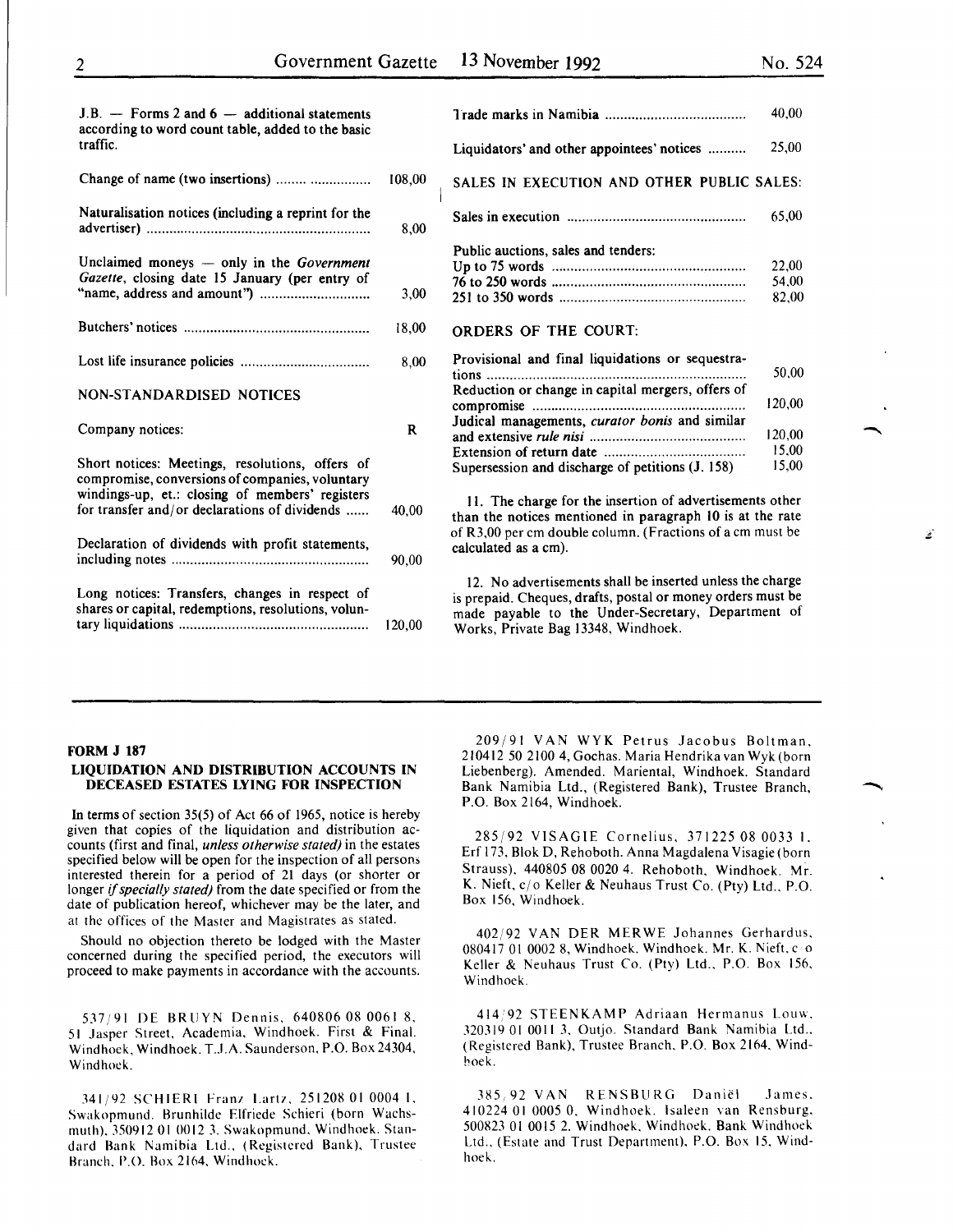365/92 SHIWEDA Erastus, 610103 II 0024 7, Okahandja. Ondangwa, Windhoek. Mr. K. Nieft, c/o Keller & Neuhaus Trust Co. (Pty) Ltd., P.O. Box 156, Windhoek.

471/92 MARITZ JacobusJohannes,20012201 00141, Swakopmund. Enna Maritz (born Swiegers). Swakopmund, Windhoek. Standard Bank Namibia Ltd., (Registered Bank), Trustee Branch, P.O. Box 2164, Windhoek.

274/92 TROMP Nicolaas Cornelis (Cornelius), 450909 01 0066 5, No. 94 Krupp Street, Windhoek. Windhoek. Veritas Eksekuteurskamer (Edms) Bpk., P.O. Box 755, Windhoek.

461/92 MEYER Elizabeth, 130603 01 0003 0, Windhoek. Wietz Meyer,060218 01 0003 4. Windhoek. Standard Bank Namibia Ltd., (Registered Bank), Trustee Branch, P.O. Box 2164, Windhoek.

301/92 DE WAAL Daniël Jacobus, 161128 01 0005 5, No. 93, 8 Avenue, P.O. Box 477, Keetmanshoop. Johanna Elizabeth de Waal, 220302 01 0008 9. Keetmanshoop, Windhoek. W.F. Kotze, c/o Keetmanshoop Beleggings Maatskappy (Pty) Ltd., P.O. Box 876, Keetmanshoop.

476/91 GARNY Heinrich Franz Bruno Paul, 100312 50 1200 8, Flat 51, Welwitschia Park, Swakopmund. Nina Cora Garny (born Cormeau), 140514 00 1200 6. Swakopmund, Windhoek. Muller & Brand, P.O. Box 2073, Windhoek.

#### FORM J 193

#### NOTICE 10 CREDITORS IN DECEASED ESTATES

All persons having claims against the estates mentioned below are hereby called upon to lodge their claims with the executors concerned, whithin 30 days (or otherwise as indicated) calculated from the date of publication hereof. The information is given in the following order: Estate number, surname and christian names, date of birth, identity number, last address, date of death; surviving spouse's names, surname, date of birth and identity number; name and address of executor or authorised agent, period allowed for kdgement of *claims* if *other than 30 days.* 

449/92 OESTLUND Sven-Erick, 8 June 1942, 420608 01 0035 3, Plot No. 771, Gobabis, P.O. Box 782, Gobabis, 5 September 1992. Heidelinde H.G. Oestlund (nee Ludwig), P.O. box 782, Gobabis.

DIPPENAAR Barend Jacobus, Windhoek, 29 March 1931, 310329 01 0008 3, District Mariental, 7 October 1992. Dawn Louisa Dippenaar, 21 February 1944, 440221 01 0006 3. Bank Windhoek Ltd., (Estate and Trust Department), P.O. Box 15, Windhoek.

317/91 VON SCHMETTAU Gusti Margot, Windhoek, 7 November 1932, 321107 01 0006 8, No. 48, 9th Street, Walvis Bay, RSA, 4July 1991. W.P. Ahrens, 32 Post Street, P.O. Box 1261, Swakopmund.

486/92 MARITZ Gert Stephanus, Windhoek, 2 November 1918, 181122 01 0002 0, No. 118, 16th Street, P.O. Box 273, Keetmanshoop, 9 October 1992. Mana Magdalena Elizabeth Maritz, 24 October 1925, 251024 01 0005 5. W.F. Kotze, cjo Keetmanshoop Beleggings Maatskappy (Pty) Ltd., P.O. Box 876, Keetmanshoop.

504/92 FADEN Gertrud, Windhoek, I November 1911, 111101 01 000 3, P.O. Box 159, Okahandja, 27 October 1992. F.M. Oehi-Trust, P.O. Box 133, Windhoek.

#### 'FORM 5

#### PAYMENT OF DIVIDENDS AND COLLECTION OF CONTRIBUTIONS IN SEQUESTRATED ESTATES FOR COMPANIES BEING WOUND UP

The liquidation accounts and plans of distribution or contribution in the sequestrated estates or companies being wound up, as the case may be, mentioned below having been confirmed on the date therein mentioned, notice is hereby given, pursuant to section 113(1) of the Insolvency Act, 1936, section 139(2) of the Companies Act, 1926, and section 409(2) of the Companies Act, 1973, that dividends are in the course of payment or contributions are in the course of collection in the said estates or companies as set forth below and that every creditor liable to contribution is required to pay to the trustee or liquidator the amount for which he is liable at the address mentioned below.

W12/92 Hoogvertoon Boerdery (Pty) Ltd.. 19 October 1992. A dividend being paid. H.J. Liebenberg & Co., P.O. Box 566, Keetmanshoop.

W24/91 Panorama Boerdery (Pty) Ltd. 16 October 1992. A dividend being paid. H.J. Liebenberg & Co., P.O. Box 566, Keetmanshoop.

#### LIQUIDATION ACCOUNT AND PLAN OF DISTRIBUTION IN INSOLVENT DECEASED ESTATE

 $153/74$  Pursuant to Section 108(2) of the Insolvency Act, 1936, notice is hereby given that the Supplementary First and Final Liquidation and Distribution Account in the insolvent deceased estate of the late JOHANNES JACO-BUS PETRUS BONTHUYS CARSTENS who died on 8 March 1974, will be open for inspection by creditors at the office of the Master of the High Court, Windhoek, for a period of 14 days as from 13 November 1992.

MRS. A.G.J. CARSTENS cj o Bank Windhoek Ltd. P.O. Box 15 Windhoek

'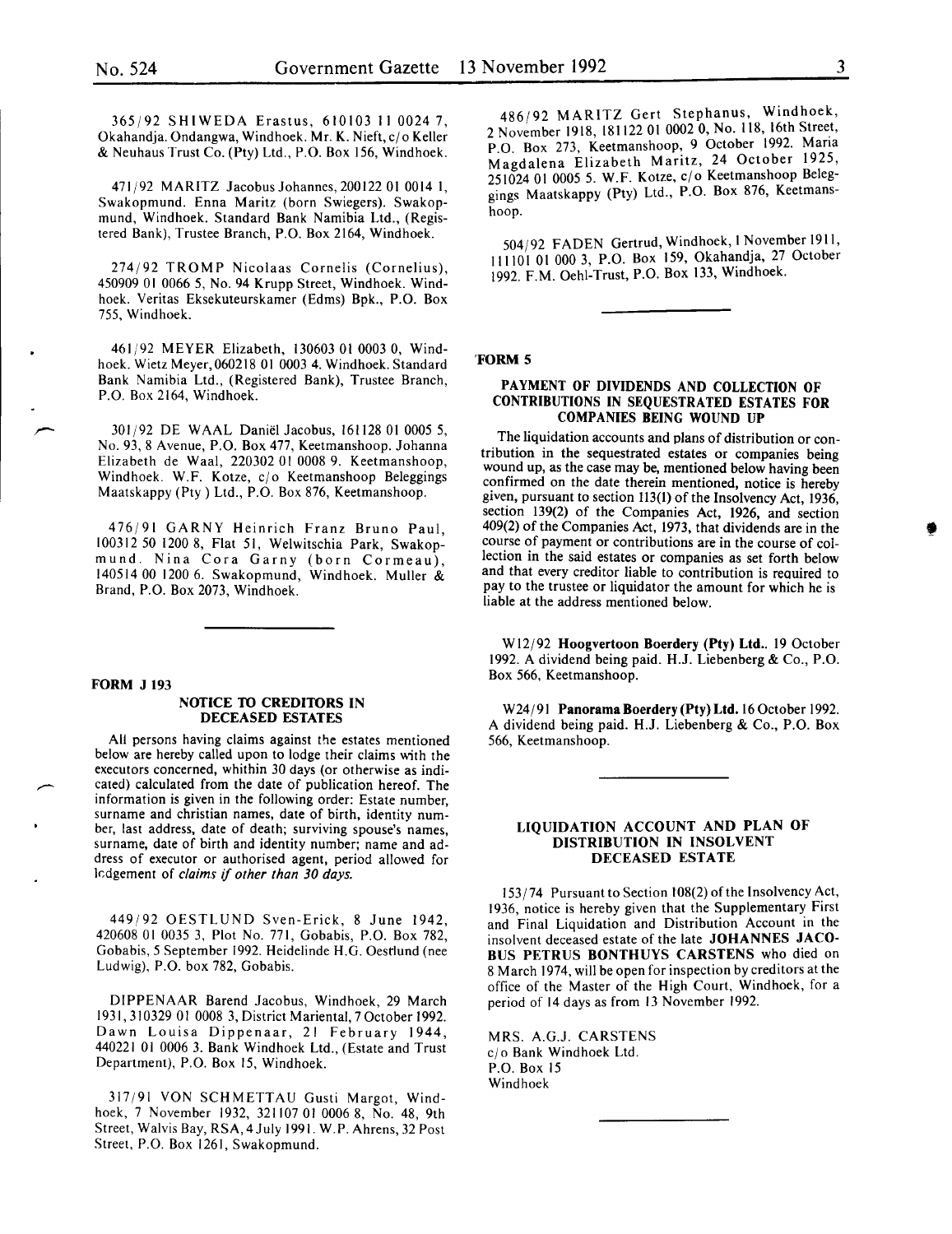#### IN THE SUPREME COURT OF SOUTH AFRICA (TRANSVAAL PROVINCIAL DIVISION)

BEFORE THE HONOURABLE MR JUSTICE PRETORIA, THIS 27TH DAY OF OCTOBER 1992

#### CASE NO. 19387/92

In the matter between:

#### JOHANN ERNST SEYFFERT, N.O.

#### HENDRIK JACOBUS BESSINGER

#### GERT NICOLAAS BEUKES

#### JOHN CORNELIUS PRINSLOO

and

THE REGISTRAR OF COMPANIES, MINISTER OF PUBLIC WORKS AND LAND AFFAIRS First Respondent

and

OF DEVELOPMENT AID

Second Respondent

First Applicant **Second** Applicant Third Applicant Fourth Applicant

HAVING HEARD Counsel for the Applicants and having read the documents filed of record, IT IS ORDERED:

- I. That a Rule nisi be issued, returnable on 1 December 1992 calling on all interested persons to show cause why an order shall not be made in the following terms:
	- 1.1 That the registration of Welcome Dale (Pty) Ltd. (Registration No.  $06/02339/07$ ) (hereinafter referred to as "the company") be restored to the Registrar of Companies at the Companies Registration Office at Pretoria in terms of the provisions of Section 73(6) of the Companies Act 61 of 1973 (hereinafter referred to as "the Act");
	- 1.2 That the company be ordered to submit forms CM22, CM29 and CM31 pursuant to the provisions of Sections 170, 216 and 267 of the Act within 30 days from date of this order;
	- 1.3 That the company pay the annual duty and additional fees which were owing prior to its deregistration in respect of the years 1974 to 1976 amounting to R900,00 and lodge proof of payment on the prescribed form CM23 for each year;
	- 1.4 That the assets of the company, including erf 4319 Khomasdal Township, situated in the Municipality and district of Windhoek, measuring 350m2, held by virtue of Deed of Transfer No. 146/ 1967 be declared to be no longer *hona vacantia,* but that the ownership thereof be restored to the company with effect from the date on which the registration of the company is restored by the Registrar of Companies on the Registrar of Companies.
- 2. THAT the Rule nisi be published in one issue of the Windhoek Advertiser newspaper, the *Government Gazette* of the Republic of Namibia, the *Government Gazette* and the Citizen at its own expense;
- 3. THAT the Rule nisi be served upon the Registrar of Companies and the Minister of Public Works and Land Affairs and of Development Aid;
- 4. THAT the Respondents who oppose this application be ordered to pay the costs of this application.

BY THE COURT,

REGISTRAR

#### OHLTHAVER & LIST TRUST COMPANY LIMITED (Reg. No. 27)

NOTICE is hereby given that a general meeting of shareholders of the above Company will be held at its registered office, Carl List Haus, 27 Peter Muller Street, Windhoek on 22 December 1992, at 10:00, at which meeting special resolutions will be proposed to convert the Company from a Public to a Private Company and to amend the Articles of Association of the Company to comply with the provisions of Section 20( I) of the Companies Act 1973 which Section relates to the restriction on transfer of shares, the limitation on the number of members and the prohibition on offering shares to the public.

BY ORDER OF THE BOARD.

G.P. LYNCH COMPANY SECRETARY

## TRANSFER OF LICENCE

BE PLEASED TO TAKE NOTICE that application will be made at the next quarterly sitting of the Licensing Court Grootfontein, for the transfer of the General Dealer, Aerated and Restaurant (Take-away) Trading Licence, held by JOAO ADAO PIRES DIAS who traded under the name and style of IRENE'S SUPERMARKET on Erf No. 59, Grootfontein, to MARIA BELMIRA ALVES BATISTA JESUS who will carry on business for her own account under the same name and address.

This publication shall further serve as due notice having been given in terms of Section 34 of the Insolvency Act No. 24 of 1936.

W.J. KRIEL & CO. AGENT FOR APPLICANT Main Street P.O. Box 65 Tsumeb

 $\mathcal{L}$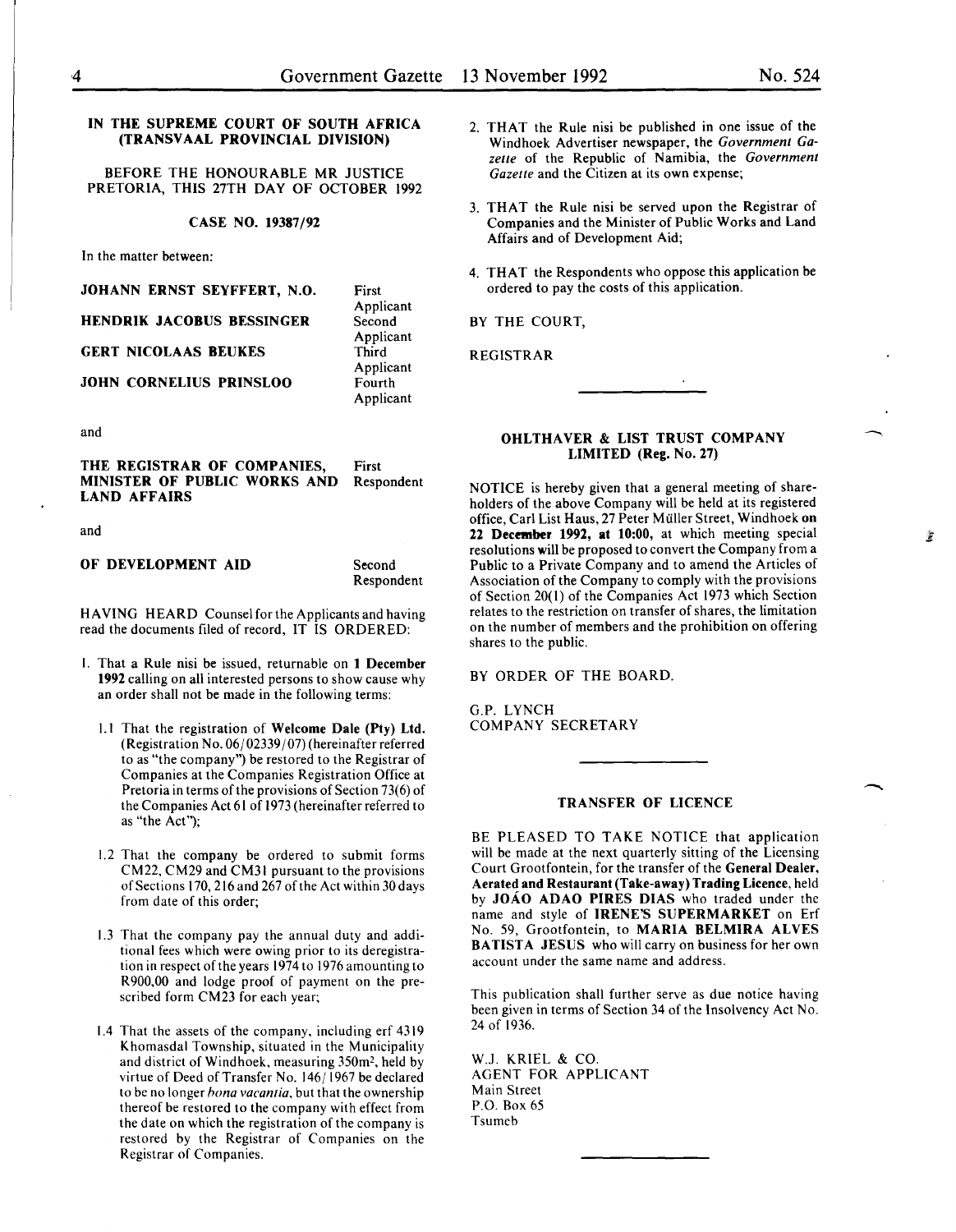#### IN THE HIGH COURT OF NAMIBIA

In the matter between:

SWA BUILDING SOCIETY and JOHAN HENRY MARTIN JANSEN Plaintiff Defendant

#### NOTICE OF SALE IN EXECUTION

Pursuant to a Judgement of the above Honourable Court granted on the 19th day of June 1992, the following immovable property will be sold without reserve and "voetstoots" by the Deputy Sheriff of the District of Windhoek on Thursday, the 3rd day of December 1992, at 09:30, at Erf No. 91, Jade Street, Khomasdal Township, (Extension No. 5), Windhoek.

| <b>CERTAIN</b> | Erf No. 91, Khomasdal Township |
|----------------|--------------------------------|
|                | (Extension No. 5);             |
|                |                                |

SITUATE In the Municipality of Windhoek

Registration Division "K". The "Conditions of Sale-in-Execution" will lie for inspection

at the office of the Deputy Sheriff at Windhoek and at the Head Office of Plaintiff at Windhoek and Plaintiff's Attorneys, Fisher, Quarmby & Pfeifer, at the undermentioned address.

DATED at WINDHOEK this 30th day of October 1992.

(Sgd.) E.H. PFEIFER FISHER, QUARMBY & PFEIFER ATTORNEYS FOR PLAINTIFF 108 SWABS Building Post Street Windhoek

#### IN THE HIGH COURT OF NAMIBIA

In the matter between:

| SWA BUILDING SOCIETY      | Plaintiff |
|---------------------------|-----------|
| and                       |           |
| <b>JOHN MOSES BARENDS</b> | Defendant |

#### NOTICE OF SALE IN EXECUTION

Pursuant to a Judgement of the above Honourable Court granted on the 11th day of September 1992, the following immovable property will be sold without reserve and "voetstoots" by the Deputy Sheriff of the District of Windhoek on Thursday, the 3rd day of December 1992, at 09:00, at Erf No. 3945, (a Portion of Erf No. 2281), Okahandja Road 60, Windhoek West, Windhoek Township.

CERTAIN Erf No. 3945, (a Portion of Erf No. 2281), Windhoek Township;

#### SITUATE In the Municipality of Windhoek Registration Division "K".

The "Conditions of Sale-in-Execution" will lie for inspection at the office of the Deputy Sheriff at Windhoek and at the Head Office of Plaintiff at Windhoek and Plaintiff's Attorneys, Fisher, Quarmby & Pfeifer, at the undermentioned address.

DATED at WINDHOEK this 30th day of October 1992.

(Sgd.) E.H. PFEIFER FISHER, QUARMBY & PFEIFER ATTORNEYS FOR PLAINTIFF 108 SWABS Building Post Street Windhoek

#### IN THE HIGH COURT OF NAMIBIA

In the matter between:

| SWA BUILDING SOCIETY           | Plaintiff |
|--------------------------------|-----------|
| and                            |           |
| <b>DESMOND GREGORY STRAMIS</b> | Defendant |

#### NOTICE OF SALE IN EXECUTION

Pursuant to a Judgement of the above Honourable Court granted on the 25th day of September 1992, the following immovable property will be sold without reserve and "voetstoots" by the Deputy Sheriff of the District of Windhoek on Thursday, the 3rd day of December 1992, at 10:00, at Erf No. 2617, A.J. Titus Street, Khomasdal Township, (Extension No. 4), Windhoek.

| <b>CERTAIN</b> | Erf No. 2617, Khomasdal Township<br>(Extension No. 4):        |
|----------------|---------------------------------------------------------------|
| SITUATE        | In the Municipality of Windhoek<br>Registration Division "K". |

The "Conditions of Sale-in-Execution" will lie for inspection at the office of the Deputy Sheriff at Windhoek and at the Head Office of Plaintiff at Windhoek and Plaintiff's Attorneys, Fisher, Quarmby & Pfeifer, at the undermentioned address.

DATED at WINDHOEK this 30th day of October 1992.

(Sgd.) E.H. PFEIFER FISHER, QUARMBY & PFEIFER ATTORNEYS FOR PLAINTIFF 108 SWABS Building Post Street Windhoek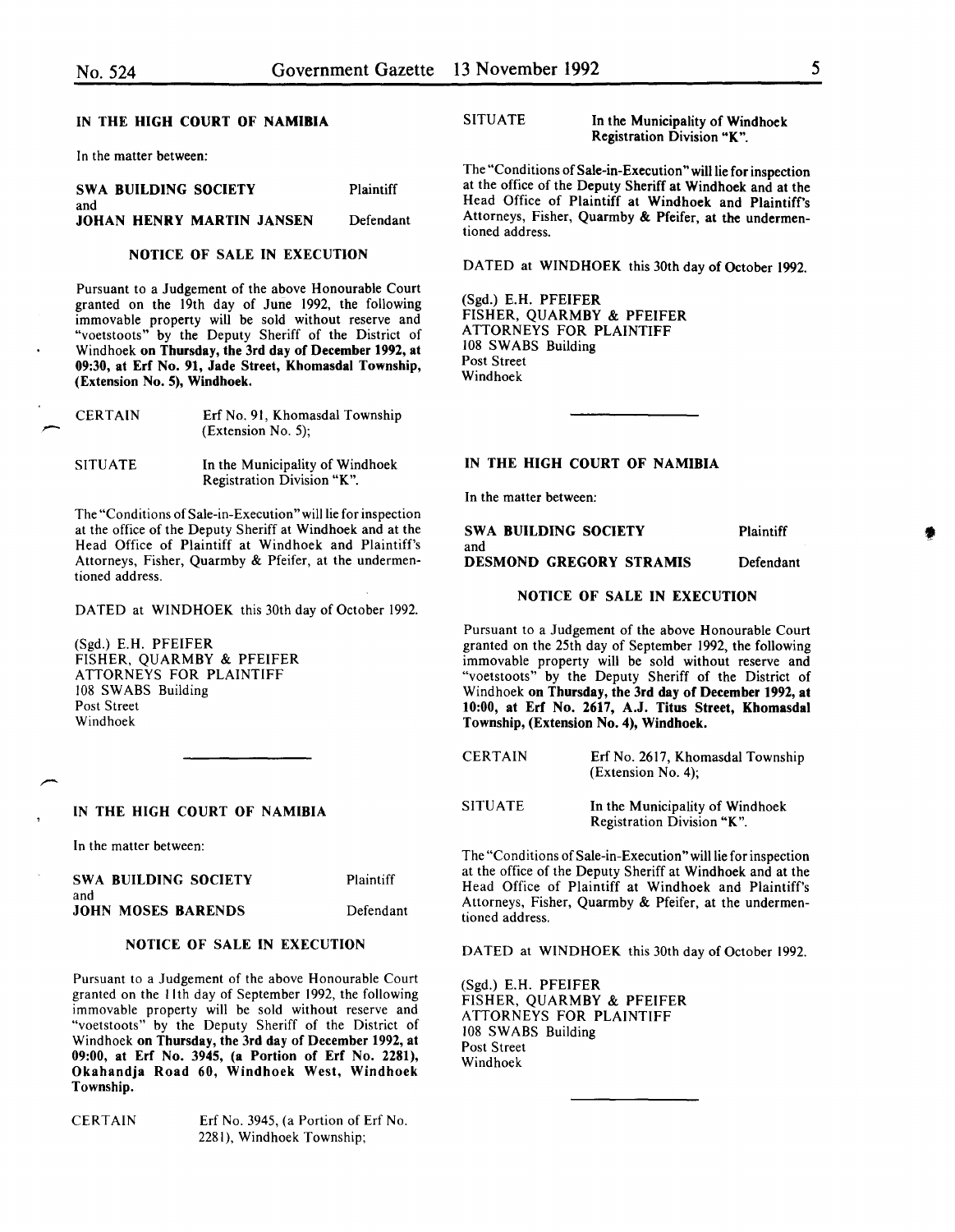$\overline{\phantom{a}}$ 

#### IN THE HIGH COURT OF NAMIBIA

In the matter between:

| <b>SWA BUILDING SOCIETY</b> | Plaintiff |
|-----------------------------|-----------|
| and                         |           |
| SAGARIAS BRANCA DLAMINI     | Defendant |

#### NOTICE OF SALE IN EXECUTION

Pursuant to a Judgement of the above Honourable Court granted on the 25th day of September 1992, the following immovable property will be sold without reserve and "voetstoots" by the Deputy Sheriff of the District of Usakos on Wednesday, the 9th day of December 1992, at 10:00, in front of the Magistrate's Court, Usakos.

| <b>CERTAIN</b> | Erf No. 428, (a Portion of Consoli-<br>dated Erf No. 1), Usakos Township; |  |
|----------------|---------------------------------------------------------------------------|--|
| <b>SITUATE</b> | In the Municipality of Usakos                                             |  |

Registration Division "H".

The "Conditions of Sale-in-Execution" will lie for inspection at the office of the Deputy Sheriff at Usakos and at the Head Office of Plaintiff at Windhoek and Plaintiff's Attorneys, Fisher, Quarmby & Pfeifer, at the undermentioned address.

DATED at WINDHOEK this 2nd day of November 1992.

(Sgd.) E.H. PFEIFER FISHER, QUARMBY & PFEIFER ATTORNEYS FOR PLAINTIFF 108 SWABS Building Post Street Windhoek

#### IN THE MAGISTRATE'S COURT FOR THE DISTRICT OF KEETMANSHOOP

HELD AT KEETMANSHOOP CASE NO.: 1554/92

In the matter between:

| TONY JULIE h/a EXERT GARAGE | Plaintiff |
|-----------------------------|-----------|
| and                         |           |
| WILLEM KOOPMAN              | Defendant |

#### NOTICE OF SALE IN EXECUTION

Pursuant to a judgement of the above Honourable Court granted on the 15th September 1992 the following movable property will be sold by the Messenger of the Court for the District of Keetmanshoop on Friday, 20th November, 1992, at 10:00, at the Magistrate's Court, Keetmanshoop.

I Tempest Hi-Fi I N agnus Organ I Phillips Television Set I lndesit Electric Stove I KIC Deep-freezer

CONDITIONS: "Voetstoots". Strictly cash to the highest bidder.

DATED at KEETMANSHOOP on this 23rd day of October 1992.

RISSlK, COX & PROBART ATTORNEYS FOR PLAINTIFF Fifth A venue P.O. Box 38 Keetmanshoop

#### IN THE HIGH COURT OF NAMIBIA

In the matter between:

NAMIBIAN BANKING CORPORATION LTD.ING SOCIETY and JOHN ElMAN PLAATJIE Plaintiff Defendant

#### NOTICE OF SALE IN EXECUTION OF IMMOVABLE PROPERTY

In execution of a judgement of the above Honourable Court in the abovementioned suit, a sale will be held on 3rd December 1992 at 10:30, at the premises of the undermentioned property of the Defendant.

| <b>CERTAIN</b>   | Erf. 2803, Khomasdal;              |
|------------------|------------------------------------|
| <b>SITUATED</b>  | Registration Division "K";         |
| <b>MEASURING</b> | 450 (Four Five Nil) square metres. |

The property shall be sold by the Deputy Sheriff of Windhoek to the highest bidder with a reserve price of R50 000 (Fifty Thousand Rand).

10% of the purchase price is to be paid in cash on the date of the sale, the balance to be paid against transfer, to be secured by a Bank or Building Society or other acceptable guarantee to be furnished to the Deputy Sheriff within fourteen (14) days after the date of sale.

The full conditions of the Sale will be read out by the Deputy Sheriff on the day of the sale but may be inspected at any time prior to the sale at the offices of the Deputy Sheriff or at the offices of the Plaintiff's attorneys.

DATED at WINDHOEK this 2nd day of November 1992.

GIDEON KIRSTEN ATTORNEY ATTORNEYS FOR PLAINTIFF 8th Floor, Sanlam Building Independence Avenue Windhoek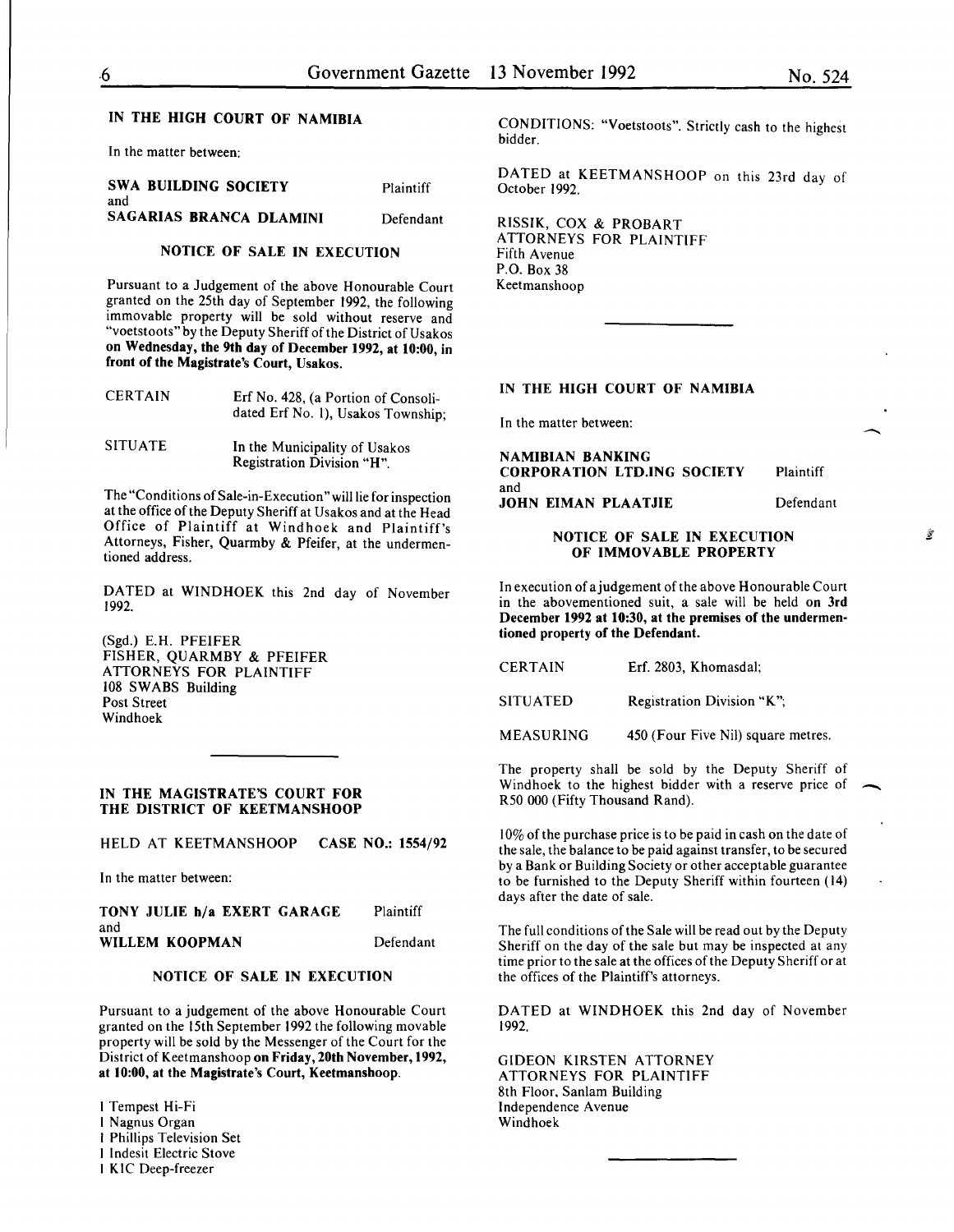#### MARITIME AND GENERAL INSURANCE COMPANY LIMITED

#### TRANSFER OF INSURANCE BUSINESS

Notice is hereby given in terms of section 25(6) of the Insurance Act, 1943 (Act No. 27 of 1943, hereinafter referred to as the Act), that it is the intention of Maritime and General Insurance Company Limited (Registration No. 52/00436/06) to transfer its short-term insurance business carried on in the Republic of South Africa and Namibia to AEGIS INSURANCE COMPANY LIMITED (Registration No. 67/02980/06).

MARITIME AND GENERAL INSURANCE COMpANY LIMITED has been a wholly-owned subsidiary of AEGIS INSURANCE COMPANY LIMITED since I January 1986.

If the aforesaid transfer is confirmed, the transferees shall be responsible for the fulfillment of all the obligations of the MARITIME AND GENERAL INSURANCE COMpANY LIMITED insofar as the said obligations relate to the aforesaid short-term insurance business conducted in the Republic of South Africa and Namibia respectively.

Details of the proposed transfer are contained in an agreement dated 2 November 1992, a copy which, together with copies of statements showing the effect of the proposed transfer on the financial position of the parties to the agreement will lie open for inspection by any person during normal business hours for a period of 21 days commencing on Tuesday, 24 November 1992 to 15 December 1992 at the head offices of both MARITIME AND GENERAL INSURANCE COMPANY LIMITED, and AEGIS INSURANCE COMPANY LIMITED, namely 4th Floor, 91 Commissioner Street, Johannesburg, 2001.

The transferor intends to apply to the Registrar of Insurance for confirmation of the proposed transfer after the expiry of the 21 days mentioned above.

Any objections to the proposed transfer should be lodged with the Registrar of Insurance, Private Bag X238, Pretoria, 0001, before 24 December 1992.

Dated at Johannesburg on this 2nd day of November 1992.

#### THE ALIENS ACT, 1937 NOTICE OF INTENTION OF CHANGE OF SURNAME

I, LASARUS ERASMUS, residing at Windhoek and employed as a carpenter, intend applying to the Minister of Home Affairs for authority under section 9 of the Aliens Act, 1937, to assume the surname WANALONGA for the reason that ERASMUS is my father's first name.

I previously bore the names LASARUS ERASMUS.

In intend also applying for authority to change the surname of my minor child MARIA NDATULUMUKWA LA-SARUS born on the 24th of September 1990 at Omupako to WANALONGA.

Any person who objects to our assumption of the said surname of WANALONGA should as soon as may be lodge his/her objection, in writing, with a statement of his/her reasons therefor, with the Magistrate of Windhoek.

(Sgd.) L. ERASMUS P.O. Box 1805 Windhoek Dated: 23 October 1992.

\003

'

#### THE ALIENS ACT, 1937 NOTICE OF INTENTION OF CHANGE OF SURNAME

I, GABRIËL JOSEPH SWARTZ, residing at No. 3 Abtstraße, Windhoek-West, and employed as a Supervisor at Transnamib, intend applying to the Minister of Home Affairs for authority under section 9 of the Aliens Act, 1937, to assume the surname AMPORO for the reason that AMPORO is the surname of my mother who was not married to my father at the time of my birth. My father registered me under his surname. I was always known under AMPORO and also married thereunder.

I previously bore the names GABRIEL JOSEPH SWARTZ.

I intend also applying for authority to change the surname of my minor child CLIFTON EUGENE BASSON to CLIFTON EUGENE AMPORO.

Any person who objects to our assumption of the said surname of AMPORO should as soon as may be lodge his/ her objection, in writing, with a statement of his/ her reasons therefor, with the Magistrate of Windhoek.

(Sgd.) G. SWARTZ Dated: 6 October 1992. (1004)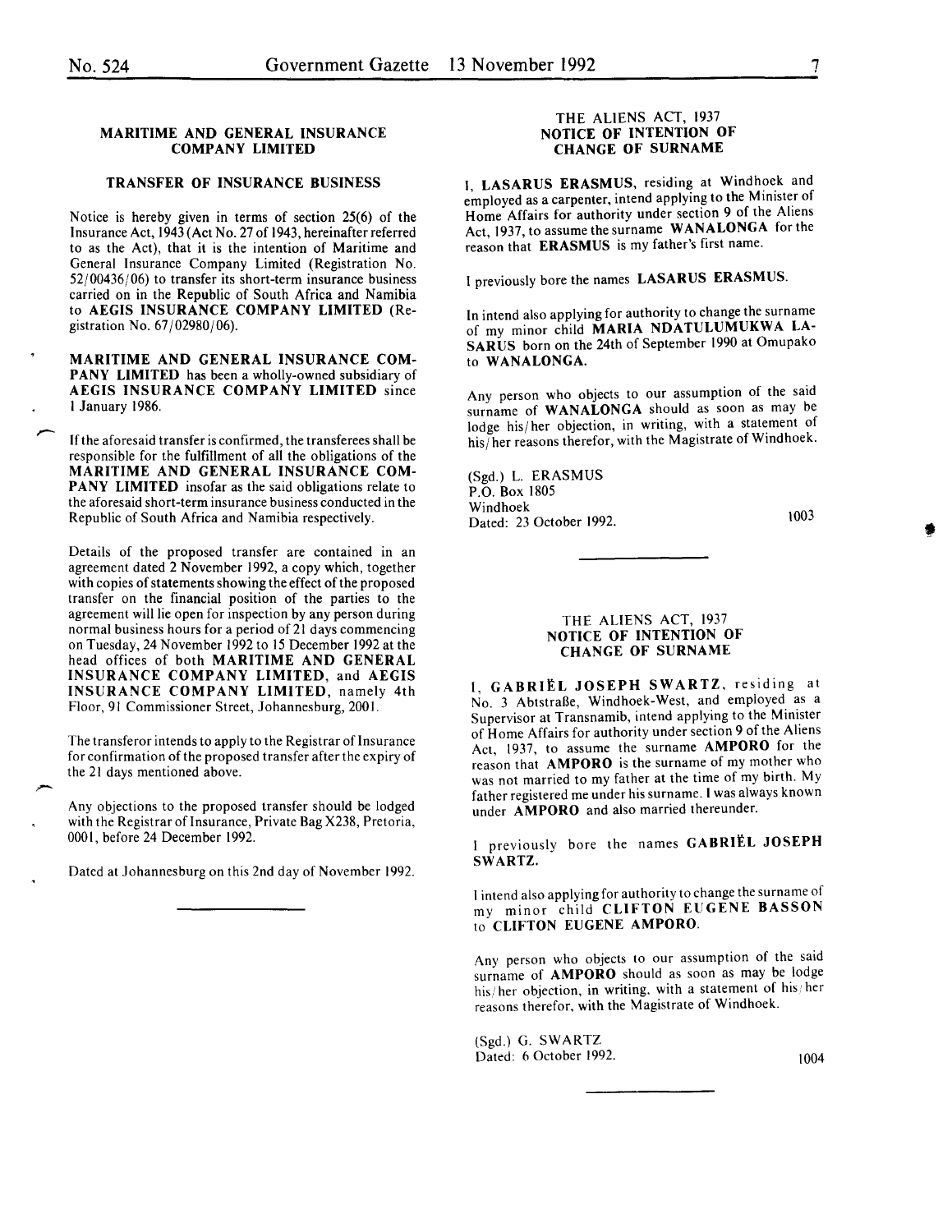#### THE ALIENS ACT, 1937 NOTICE OF INTENTION OF CHANGE OF SURNAME

I, TWAKATUU DOMINGO, residing at Erf 7053 Maroela, Katutura, and employed as a Cleaner, intend applying to the Minister of Home Affairs for authority under section 9 of the Aliens Act, 1937, to assume the surname MUVANDUAKO for the reason that DOMINGO is my father's nickname.

I previously bore the names TWAKATUU DOMINGO.

Any person who objects to our assumption of the said surname of MUVANDUAKO should as soon as may be lodge his/her objection, in writing, with a statement of his/ her reasons therefor, with the Magistrate of Windhoek.

(Sgd.) T. DOMINGO P.O. Box 22148 Windhoek Dated: 29 October 1992.

1005

#### THE ALIENS ACT, 1937 NOTICE OF INTENTION OF CHANGE OF SURNAME

I, SIMON KEFAS, residing at Windhoek and employed as a Driver, intend applying to the Minister of Home Affairs for authority under section 9 of the Aliens Act, I937, to assume the surname NEGODHI for the reason that KEF AS is my father's first name.

I previously bore the names SIMON KEFAS.

I intend also applying for authority to change the surname of my wife HELENA and minor children FILLIP and EMILIA to NEGODHI.

Any person who objects to our assumption of the said surname of NEGODHI should as soon as may be lodge his/her objection, in writing, with a statement of his/her reasons therefor, with the Magistrate of Windhoek.

(Sgd.) S. KEFAS Dated: 30 October 1992.

1008

#### THE ALIENS ACT, 1937 NOTICE OF INTENTION OF CHANGE OF SURNAME

I, EINO PETRUS, residing at Windhoek and employed as a soldier, intend applying to the Minister of Home Affairs for authority under section 9 of the Aliens Act, 1937, to assume the surname SHEYA for the reason that PETRUS is my father's first name.

I previously bore the names EINO PETRUS.

Any person who objects to my assumption of the said surname of SHEYA should as soon as may be lodge his/her objection, in writing, with a statement of his/her reasons therefor, with the Magistrate of Windhoek.

(Sgd.) E. PETRUS Dated: 28 October 1992.

1006

#### THE ALIENS ACT, 1937 NOTICE OF INTENTION OF CHANGE OF SURNAME

I, OTILIE KUYEVA, residing at Windhoek and employed as a Fish Inspector, intend applying to the Minister of Home Affairs for authority under section 9 of the Aliens Act, 1937, to assume the surname NDEUTAPO for the reasons that KUYEVA is the surname of my aunt and uncle.

I previously bore the names OTILIE KUYEVA.

Any person who objects to my assumption of the said surname of NDEUTAPO should as soon as may be lodge his/ her objection, in writing, with a statement of his/ her reasons therefor, with the Magistrate of Windhoek.

0. KUYEVA Dated: 26 October 1992. 1009

#### THE ALIENS ACT, 1937 NOTICE OF INTENTION OF CHANGE OF SURNAME

I, ESTER NUUKALA, residing at Oshakati and employed as a Police student, intend applying to the Minister of Home Affairs for authority under section 9 of the Aliens Act, 1937, to assume the surname ILOVU for the reason that NUUKALA is my father's first name.

I previously bore the names ESTER NUUKALA.

Any person who objects to my assumption of the said surname of ILOVU should as soon as may be lodge his/her objection, in writing, with a statement of his/ her reasons therefor, with the Magistrate of Ondangwa.

(Sgd.) E. NUUKALA Dated: 30 October 1992. 1007

藿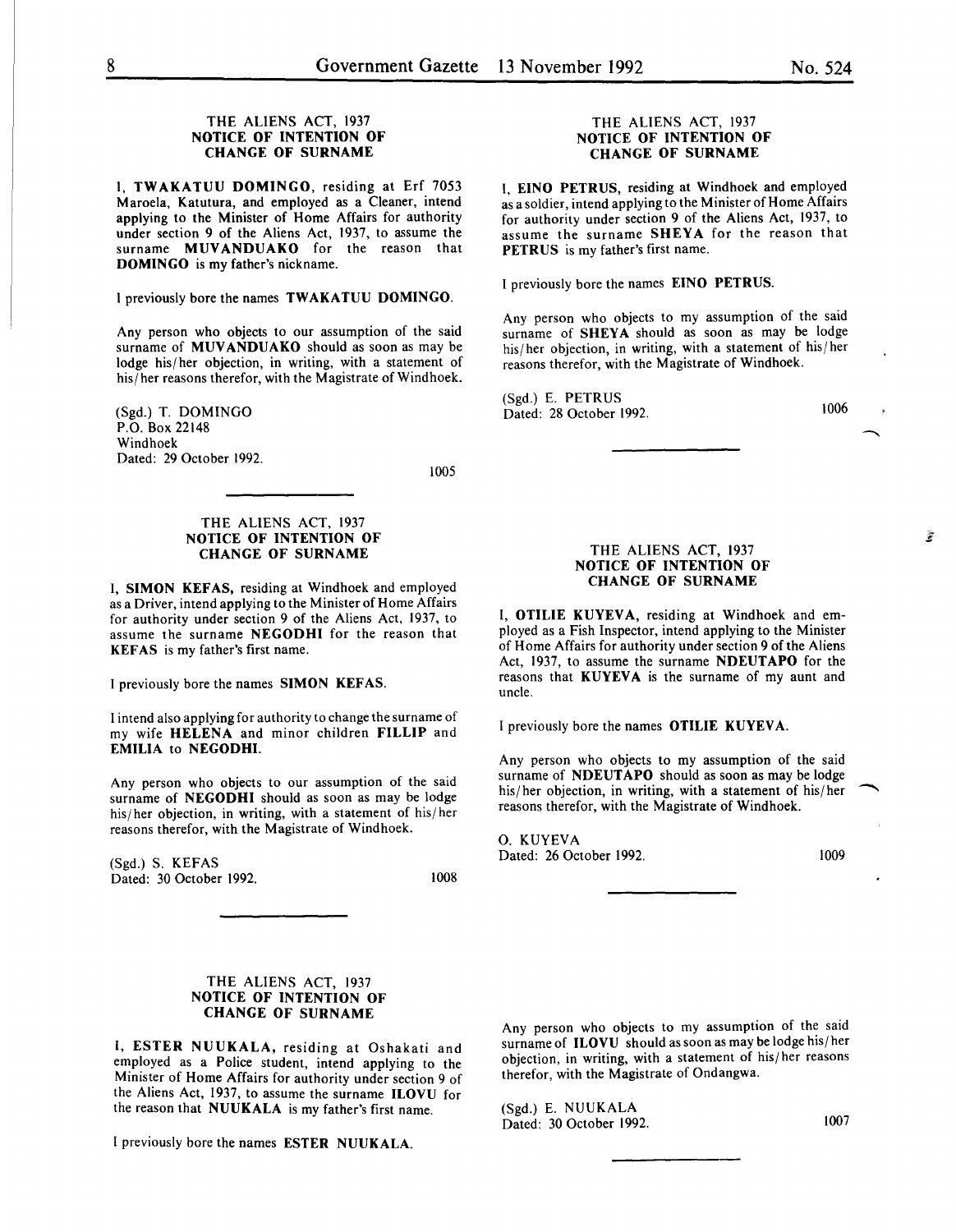#### THE ALIENS ACT, 1937 NOTICE OF INTENTION OF CHANGE OF SURNAME

1. JOHANNES FREDERICK, residing at Erf No. 16/63, Katutura, and employed as a Panelbeater, intend applying to the Minister of Home Affairs for authority under section 9 of the Aliens Act, 1937, to assume the surname WIT-BOOI for the reasons that FREDERICK is my brotherin-law's surname.

I previously bore the names JOHANNES FREDERICK.

Any person who objects to my assumption of the said surname of WITBOOI should as soon as may be lodge his/her objection, in writing, with a statement of his/her reasons therefor, with the Magistrate of Windhoek.

J. FREDERICK

Dated: 30 October 1992.

1010

#### THE ALIENS ACT, 1937 NOTICE OF INTENTION OF CHANGE OF SURNAME

I, GUSTAV JEREMIA, residing at Windhoek and employed as an Assistant Unit Manager, intend applying to the Minister of Home Affairs for authority under section 9 of the Aliens Act, 1937, to assume the surname NY AU for the reasons that JEREMIA is my grandfather's first name.

I previously bore the names GUSTAV JEREMIA.

In intend also applying for authority to change the surname of my wife AINA SHINIGAYAMU and minor children DAVID SHAVUKA and JAYSON NANGY to NYAU.

Any person who objects to our assumption of the said surname of NYAU should as soon as may be lodge his/her objection, in writing, with a statement of his/ her reasons therefor, with the Magistrate of Windhoek.

G. JEREMIA P.O. Box 1255 Windhoek Dated: 2 November 1992. 1011

#### THE ALIENS ACT, 1937 NOTICE OF INTENTION OF CHANGE OF SURNAME

I, PHILLIPUS PETRUS, residing at Okahandja and employed as a soldier, intend applying to the Minister of Home Affairs for authority under section 9 of the Aliens Act, 1937, to assume the surname NANDENGA for the reasons that PETRUS is my father's first name.

I previously bore the names PHILLIPUS PETRUS.

I intend also applying for authority to change the surname of my minor children MARTIN IITHETE and MONICA PHILLIPUS to NANDENGA.

Any person who objects to our assumption of the said surname of NANDENGA should as soon as may be lodge his/her objection, in writing, with a statement of his/her reasons therefor, with the Magistrate of Okahandja.

P. PETRUS Dated: 30 October 1992.

1012

**\*** 

#### THE ALIENS ACT, 1937 NOTICE OF INTENTION OF CHANGE OF SURNAME

I, JOSEFINA HAMUTENYA, residing at Erf 1525, Wanahenda, and presently unemployed, intend applying to the Minister of Home Attaus for authority unde, section 9 of the Aliens Act, 1937, to assume the surname FOTOLELA for the reasons that HAMUTENYA is my father's first name.

I previously bore the names JOSEFINA HAMUTENYA.

Any person who objects to my assumption of the said surname of FOTOLELA should as soon as may be lodge his/ her objection, in writing, with a statement of his/ her reasons therefor, with the Magistrate of Ondangwa.

**J. HAMUTENYA** Dated: 29 October 1992. 1013